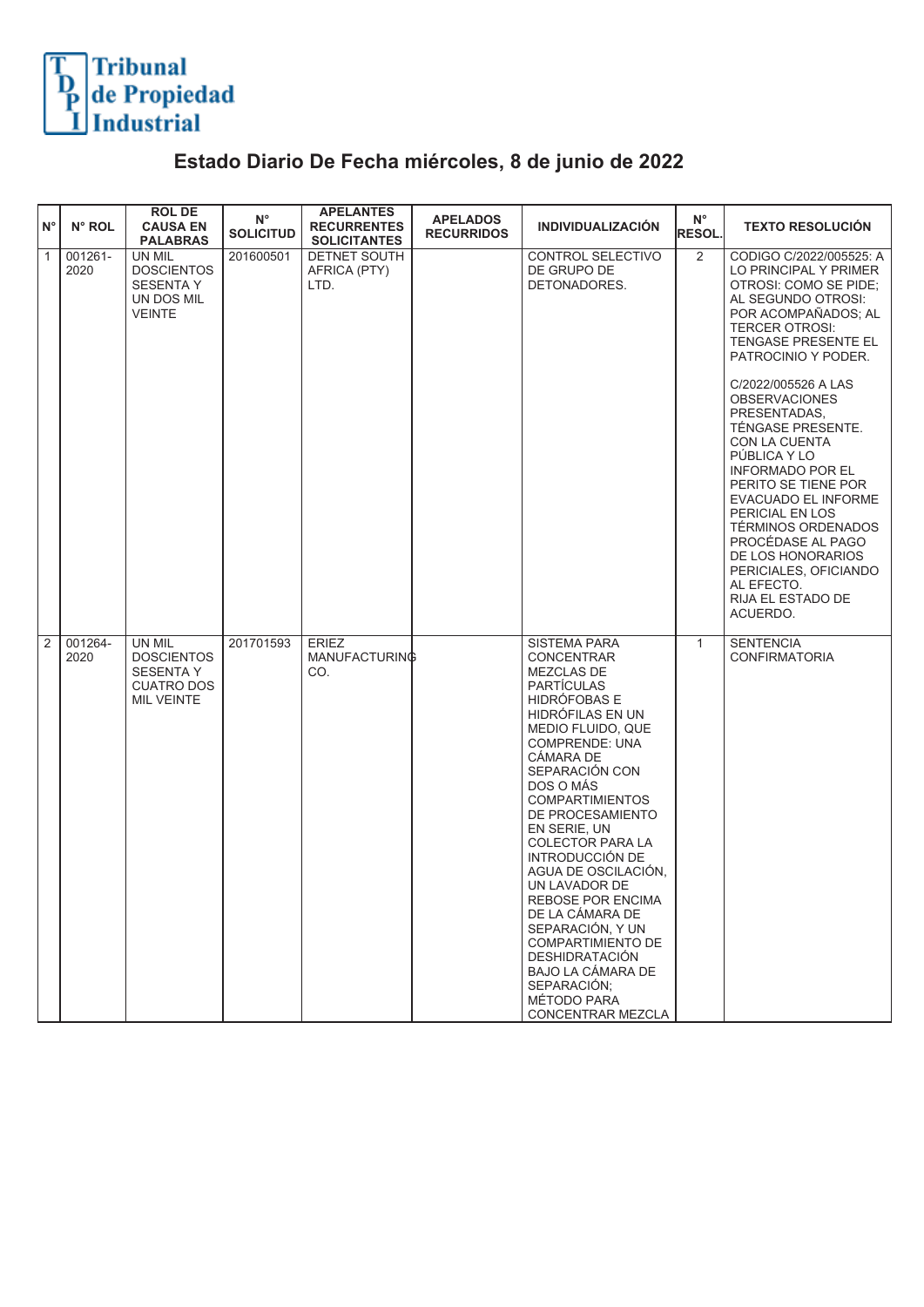| $N^{\circ}$ | $N^{\circ}$ ROL | <b>ROL DE</b><br><b>CAUSA EN</b><br><b>PALABRAS</b>                                 | $N^{\circ}$<br><b>SOLICITUD</b> | <b>APELANTES</b><br><b>RECURRENTES</b><br><b>SOLICITANTES</b> | <b>APELADOS</b><br><b>RECURRIDOS</b>           | <b>INDIVIDUALIZACIÓN</b>                                                                                                                                                                                                                                                                                                                                                                                                                                                                                      | $N^{\circ}$<br>RESOL. | <b>TEXTO RESOLUCIÓN</b>                                                                                                                                                                                                                                                                                                                                                                                                                                                                              |
|-------------|-----------------|-------------------------------------------------------------------------------------|---------------------------------|---------------------------------------------------------------|------------------------------------------------|---------------------------------------------------------------------------------------------------------------------------------------------------------------------------------------------------------------------------------------------------------------------------------------------------------------------------------------------------------------------------------------------------------------------------------------------------------------------------------------------------------------|-----------------------|------------------------------------------------------------------------------------------------------------------------------------------------------------------------------------------------------------------------------------------------------------------------------------------------------------------------------------------------------------------------------------------------------------------------------------------------------------------------------------------------------|
| 3           | 001361-<br>2020 | UN MIL<br><b>TRECIENTOS</b><br><b>SESENTA Y</b><br>UN DOS MIL<br><b>VEINTE</b>      | 201302730                       | <b>WENCO S.A</b>                                              | <b>ORBIS</b><br><b>CORPORATION</b>             | <b>BANDEJA APILABLE</b><br>CON UNA BANDEJA<br>SIMILAR EN TRES<br><b>DISTINTAS</b><br>ORIENTACIONES,<br>CADA UNA PARA<br><b>TRANSPORTAR</b><br>ARTÍCULOS, CON<br><b>PARED INFERIOR</b><br><b>CUADRADA Y TRES</b><br><b>ESTRUCTURAS DE</b><br>APILAMIENTO NO<br><b>MOVILES PARA APILAR</b><br>LA BANDEJA CON UNA<br><b>BANDEJA SIMILAR EN</b><br><b>TRES ORIENTACIONES</b><br>PARA PROPORCIONAR<br><b>TRES ALTURAS</b><br><b>DISTINTAS DE</b><br>DESPACHO ENTRE LAS<br><b>BANDEJAS</b>                          | 2                     | <b>JURAMENTO</b><br>A SUS AUTOS<br><b>JURAMENTO</b>                                                                                                                                                                                                                                                                                                                                                                                                                                                  |
| 4           | 001557-<br>2020 | UN MIL<br><b>QUINIENTOS</b><br><b>CINCUENTA Y</b><br>SIETE DOS<br><b>MIL VEINTE</b> | 201503727                       | THE COCA-<br><b>COLA</b><br><b>COMPANY</b>                    |                                                | MÉTODO PARA<br><b>FABRICAR UN</b><br>ARTÍCULO<br>ALIMENTICIO O BEBIDA<br>ENVASADOS, QUE<br>COMPRENDE:<br>PROPORCIONAR UNA<br><b>COMPOSICIÓN</b><br><b>ALIMENTICIA</b><br>PROCESADA QUE<br><b>INCLUYE UN</b><br><b>MICROORGANISMO</b><br>QUE CAUSA<br>DETERIORO,<br>CALENTAR EL LÍQUIDO<br>A UN INTERVALO DE<br><b>TEMPERATURA</b><br>PREDETERMINADO; Y<br>COMBINAR EL LÍQUIDO<br>EN UN ENVASE PARA<br>CONSUMO,<br>PROVOCANDO LA<br>INACTIVACIÓN DEL<br><b>MICROORGANISMO</b><br>QUE CAUSA<br><b>DETERIORO</b> | $\mathbf{1}$          | C/2022/005498 TÉNGASE<br><b>PRESENTE</b><br><b>OBSERVACIONES</b>                                                                                                                                                                                                                                                                                                                                                                                                                                     |
| 5           | 001563-<br>2020 | UN MIL<br><b>QUINIENTOS</b><br><b>SESENTA Y</b><br>TRES DOS<br><b>MIL VEINTE</b>    | 201700359                       | <b>ICEE HOLDINGS</b><br>PTY LTD                               | <b>CARTONES SAN</b><br><b>FERNANDO</b><br>SPA. | MÉTODO Y SISTEMA<br>PARA CREAR UNA<br>ARTICULACIÓN EN UN<br><b>CUERPO DE MATERIAL</b><br>EXPANDIBLE, TAL<br>COMO UN ENVASE.<br>QUE COMPRENDE;<br><b>MOLDEAR EL</b><br><b>MATERIAL</b><br><b>EXPANDIBLE PARA</b><br><b>FORMAR EL CUERPO:</b><br>CREAR UNA REGIÓN<br>DE MATERIAL<br><b>EXPANDIBLE EN</b><br>EXCESO ADYACENTE<br>A LA ARTICULACIÓN; Y<br><b>COMPRIMIR LA</b><br>REGIÓN DE MATERIAL<br><b>EXPANDIBLE EN</b><br>EXCESO EN LA<br>ARTICULACIÓN.                                                      | 2                     | CODIGO C/2022/005505: A<br>LO PRINCIPAL: TENGASE<br>PRESENTE LA<br>DELEGACION DE PODER<br>EN FAVOR DE<br>SEBASTIAN ALVARADO<br>MUÑOZ; AL OTROSI: POR<br>ACOMPAÑADO, CODIGO<br>C/2022/005507: COMO SE<br>PIDE A LA SUSPENSION<br>DE LA VISTA DE LA<br>CAUSA.<br>CODIGO C/2022/005534: A<br>LO PRINCIPAL: TENGASE<br>POR ANUNCIADO; AL<br>PRIMER OTROSI: COMO<br>SE PIDE A LA SOLICITUD<br>DE ALEGATOS POR<br>VIDEOCONFERENCIA; AL<br>SEGUNDO OTROSI:<br><b>TENGASE PRESENTE</b><br>DATOS DE CONTACTO. |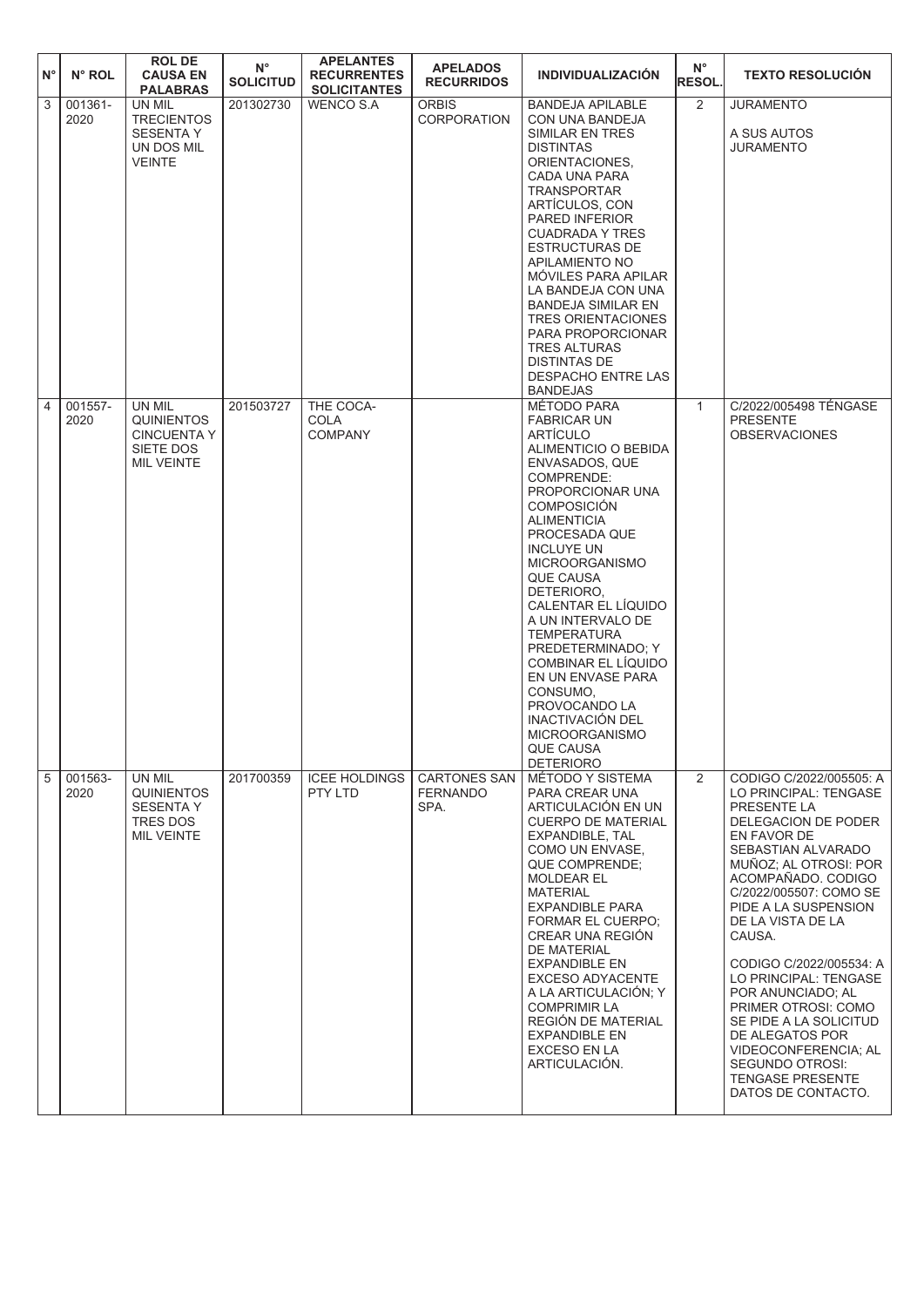| ١N°            | N° ROL             | <b>ROLDE</b><br><b>CAUSA EN</b><br><b>PALABRAS</b>                                         | $N^{\circ}$<br><b>SOLICITUD</b> | <b>APELANTES</b><br><b>RECURRENTES</b><br><b>SOLICITANTES</b> | <b>APELADOS</b><br><b>RECURRIDOS</b>                                                                 | <b>INDIVIDUALIZACIÓN</b>                                                                                                                                                                                                                              | $N^{\circ}$<br><b>RESOL.</b> | <b>TEXTO RESOLUCIÓN</b>                                                                                                                                                                                                                                                                                                           |
|----------------|--------------------|--------------------------------------------------------------------------------------------|---------------------------------|---------------------------------------------------------------|------------------------------------------------------------------------------------------------------|-------------------------------------------------------------------------------------------------------------------------------------------------------------------------------------------------------------------------------------------------------|------------------------------|-----------------------------------------------------------------------------------------------------------------------------------------------------------------------------------------------------------------------------------------------------------------------------------------------------------------------------------|
| $\overline{6}$ | 000037-<br>2021    | <b>TREINTA Y</b><br>SIETE DOS<br>MIL VEINTE Y<br><b>UN</b>                                 | 201303547                       | <b>HANMI</b><br>SCIENCE CO.,<br>LTD.                          | <b>ASOCIACIÓN</b><br><b>INDUSTRIAL DE</b><br><b>LABORATORIOS</b><br>FARMACÉUTICOS COMPOSICION<br>AG. | PEPTIDO DERIVADO<br>DE OXINTOMODULINA;<br>POLINUCLEOTIDO QUE<br>LO CODIFICA:<br><b>FARMACEUTICA QUE</b><br>LO COMPRENDE; USO<br>DEL PEPTIDO PARA<br>TRATAR LA OBESIDAD.                                                                               | $\mathbf{1}$                 | CODIGO C/2022/005446: A<br>LO PRINCIPAL: COMO SE<br>PIDE A LA SOLICITUD DE<br>ALEGATOS POR<br>VIDEOCONFERENCIA; AL<br><b>OTROSI: TENGASE</b><br>PRESENTE LA<br>DELEGACION DE PODER<br>EN FAVOR DE CARLA<br>ENCALADA CONTRERAS.<br>CODIGO C/2022/005465:<br><b>TENGASE POR</b><br>ANUNCIADO.                                       |
| $\overline{7}$ | 000199-<br>2022    | <b>CIENTO</b><br><b>NOVENTA Y</b><br>NUEVE DOS<br>MIL VEINTE Y<br><b>DOS</b>               | 3423-14                         | <b>BAYER NEW</b><br><b>ZEALAND</b><br><b>LIMITED</b>          |                                                                                                      | <b>COMPOSICION LISTA</b><br>PARA USAR DE<br><b>INYECCION</b><br><b>INTRAMUSCULAR O</b><br>SUBCUTANEA, QUE<br>COMPRENDE<br>PENETAMATO<br>HIDROYODURO, UN<br><b>VEHICULO OLEOSO Y</b><br><b>UN AGENTE</b><br>ANTIAPELMAZANTE.<br>[Registro Nro. 63.435] | $\mathbf{1}$                 | <b>AGREGUESE A SUS</b><br><b>AUTOS OFICIO DEL</b><br>INAPI, POR CUMPLIDO LO<br>ORDENADO. AUTOS EN<br>RELACION.                                                                                                                                                                                                                    |
| $\overline{8}$ | 000200-<br>2022    | <b>DOSCIENTOS</b><br><b>DOS MIL</b><br><b>VEINTEY</b><br><b>DOS</b>                        | 1410-15                         | <b>MONSANTO</b><br><b>TECHNOLOGY</b><br>LLC.                  |                                                                                                      | MOLECULA DE ADN<br>UTIL PARA REGULAR<br>LA EXPRESION GENICA<br>EN PLANTAS; Y<br>CELULA DE PLANTA<br>TRANSGENICA QUE LA<br><b>COMPRENDE</b><br>(DIVISIONAL DE SOL.<br>N° 2707-13).<br>[Registro Nro. 63424]                                            | $\mathbf{1}$                 | <b>AGREGUESE A SUS</b><br><b>AUTOS OFICIO DEL</b><br>INAPI, POR CUMPLIDO LO<br>ORDENADO. AUTOS EN<br>RELACION.                                                                                                                                                                                                                    |
| $\overline{9}$ | 000201-<br>2022    | <b>DOSCIENTOS</b><br>UN DOS MIL<br><b>VEINTEY</b><br><b>DOS</b>                            | 1412-15                         | <b>MONSANTO</b><br><b>TECHNOLOGY</b><br>LLC.                  |                                                                                                      | MOLECULA DE ADN<br>UTIL PARA REGULAR<br>LA EXPRESION GENICA<br><b>EN PLANTAS: Y</b><br>CELULA DE PLANTA<br>TRANSGENICA QUE LA<br><b>COMPRENDE</b><br>(DIVISIONAL DE SOL.<br>$N^{\circ}$ 2707-13).<br>[Registro Nro. 63425]                            | $\mathbf{1}$                 | AGREGUESE A SUS<br><b>AUTOS OFICIO DEL</b><br>INAPI, POR CUMPLIDO LO<br>ORDENADO. AUTOS EN<br>RELACION.                                                                                                                                                                                                                           |
|                | 10 000202-<br>2022 | <b>DOSCIENTOS</b><br><b>DOS DOS MIL</b><br><b>VEINTEY</b><br><b>DOS</b>                    | 1413-15                         | <b>MONSANTO</b><br><b>TECHNOLOGY</b><br>LLC.                  |                                                                                                      | MOLECULA DE ADN<br>UTIL PARA REGULAR<br>LA EXPRESION GENICA<br>EN PLANTAS; Y<br>CELULA DE PLANTA<br>TRANSGENICA QUE LA<br><b>COMPRENDE</b><br>(DIVISIONAL DE SOL.<br>$N^{\circ}$ 2707-13)<br>[Registro Nro. 63426]                                    | $\mathbf{1}$                 | <b>AGREGUESE A SUS</b><br><b>AUTOS OFICIO DEL</b><br>INAPI, POR CUMPLIDO LO<br>ORDENADO, AUTOS EN<br>RELACION.                                                                                                                                                                                                                    |
| 11             | 000554-<br>2022    | <b>QUINIENTOS</b><br><b>CINCUENTA Y</b><br><b>CUATRO DOS</b><br>MIL VEINTE Y<br><b>DOS</b> | 899655                          | JESÚS<br>NAVARRO, S.A.                                        | <b>CARMENCITA</b><br>S.A.                                                                            | <b>CARMENCITA</b>                                                                                                                                                                                                                                     | $\mathbf{1}$                 | PARA DAR CURSO<br>PROGRESIVO A LOS<br>AUTOS, SE FIJA UN<br>PLAZO DE 30 DIAS<br>CORRIDOS PARA QUE SE<br>ACOMPAÑEN LOS<br>ANTECEDENTES QUE<br>DEN CUENTA DEL<br>RESULTADO DE LAS<br>NEGOCIACIONES QUE<br><b>HACEN REFERENCIA LAS</b><br>PARTES BAJO<br>APERCIBIMIENTO DE<br>RESOLVER CON LOS<br>ANTECEDENTES QUE<br>OBREN EN AUTOS. |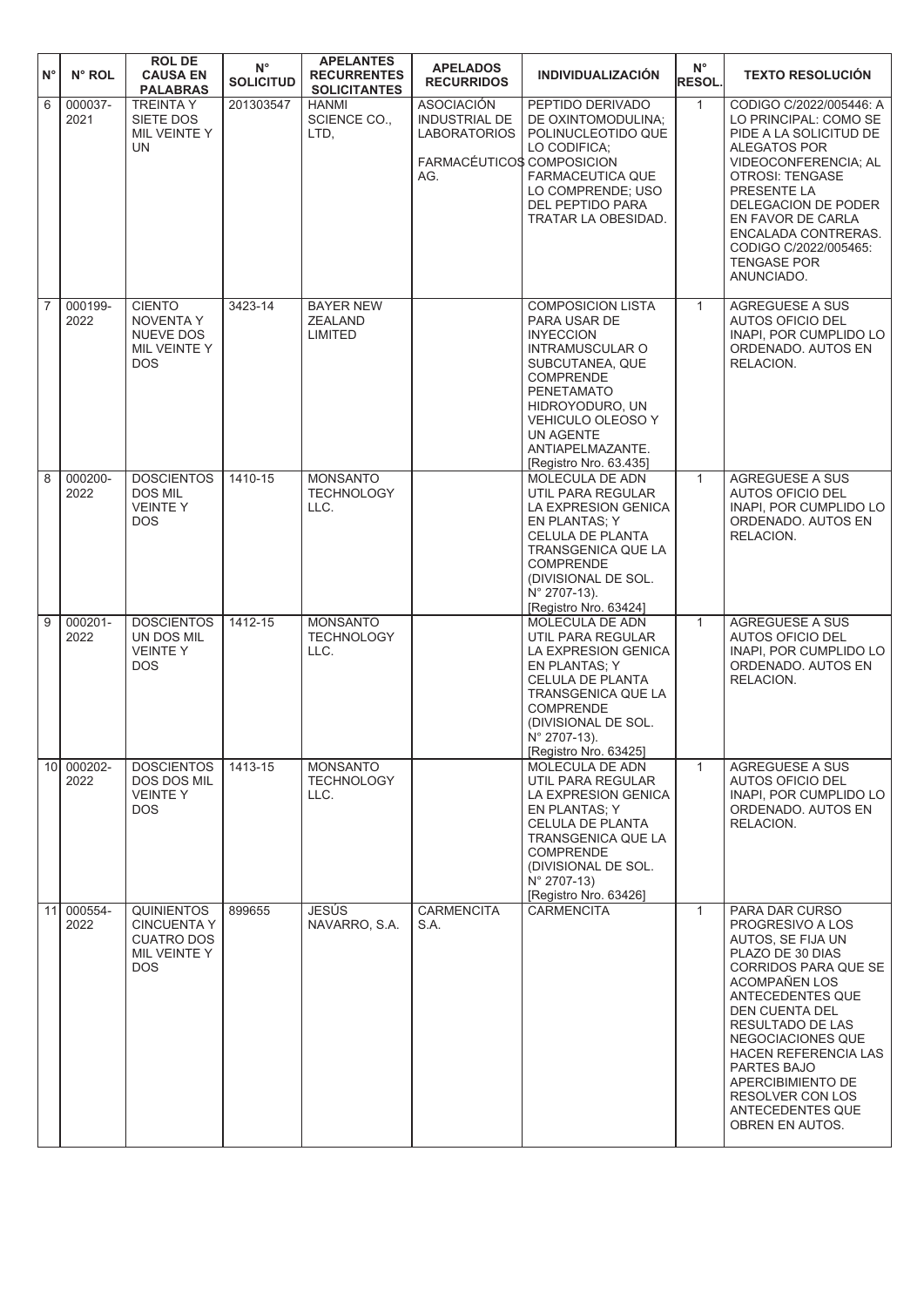| ١N° | N° ROL             | <b>ROLDE</b><br><b>CAUSA EN</b><br><b>PALABRAS</b>                                        | $\mathsf{N}^\circ$<br><b>SOLICITUD</b> | <b>APELANTES</b><br><b>RECURRENTES</b><br><b>SOLICITANTES</b> | <b>APELADOS</b><br><b>RECURRIDOS</b>                     | <b>INDIVIDUALIZACIÓN</b>                                  | $\mathsf{N}^\circ$<br><b>RESOL.</b> | <b>TEXTO RESOLUCIÓN</b>                                                                                                                                                                                                                                                                                                                                                                                                                                                                                 |
|-----|--------------------|-------------------------------------------------------------------------------------------|----------------------------------------|---------------------------------------------------------------|----------------------------------------------------------|-----------------------------------------------------------|-------------------------------------|---------------------------------------------------------------------------------------------------------------------------------------------------------------------------------------------------------------------------------------------------------------------------------------------------------------------------------------------------------------------------------------------------------------------------------------------------------------------------------------------------------|
| 12  | 000555-<br>2022    | <b>QUINIENTOS</b><br><b>CINCUENTA Y</b><br><b>CINCO DOS</b><br>MIL VEINTE Y<br><b>DOS</b> | 899654                                 | <b>JESÚS</b><br>NAVARRO, S.A.                                 | <b>CARMENCITA</b><br>S.A.                                | <b>CARMENCITA</b>                                         | $\mathbf{1}$                        | PARA DAR CURSO<br>PROGRESIVO A LOS<br>AUTOS, SE FIJA UN<br>PLAZO DE 30 DIAS<br><b>CORRIDOS PARA QUE SE</b><br>ACOMPAÑEN LOS<br>ANTECEDENTES QUE<br><b>DEN CUENTA DEL</b><br>RESULTADO DE LAS<br>NEGOCIACIONES QUE<br><b>HACEN REFERENCIA LAS</b><br><b>PARTES BAJO</b><br>APERCIBIMIENTO DE<br>RESOLVER CON LOS<br>ANTECEDENTES QUE<br>OBREN EN AUTOS.                                                                                                                                                  |
|     | 13 000592-<br>2022 | <b>QUINIENTOS</b><br><b>NOVENTA Y</b><br>DOS DOS MIL<br><b>VEINTEY</b><br><b>DOS</b>      | 1462628                                | <b>BASF SE</b>                                                | <b>LABORATORIO</b><br><b>DRAG PHARMA</b><br><b>CHILE</b> | <b>EFFICON</b>                                            | 3                                   | CODIGO C/2022/005447:<br>COMO SE PIDE A LA<br>SOLICITUD DE<br><b>ALEGATOS POR</b><br>VIDEOCONFERENCIA.<br>CODIGO C/2022/005488:<br><b>TENGASE POR</b><br>ANUNCIADO.<br>CODIGO C/2022/005509:<br><b>TENGASE PRESENTE LA</b><br>DELEGACION DE PODER<br>EN FAVOR DE LUIS<br>OPAZO RODRIGUEZ.<br>CODIGO C/2022/005510: A<br>LO PRINCIPAL: TENGASE<br>POR ANUNCIADO; AL<br>OTROSI: COMO SE PIDE<br>A LA SOLICITUD DE<br><b>ALEGATOS POR</b><br>VIDEOCONFERENCIA.<br><b>SENTENCIA</b><br><b>CONFIRMATORIA</b> |
| 14  | 000598-<br>2022    | <b>QUINIENTOS</b><br><b>NOVENTA Y</b><br>OCHO DOS<br>MIL VEINTE Y<br><b>DOS</b>           | 1432426                                | <b>FUNDACION</b><br>CEDUC UCN                                 |                                                          | <b>CENTRO DE</b><br>FORMACIÓN TÉCNICA<br><b>CEDUC UCN</b> | 3                                   | CODIGO C/2022/005483: A<br>LO PRINCIPAL: COMO SE<br>PIDE A LA SOLICITIUD DE<br><b>ALEGATOS POR</b><br>VIDEOCONFERENCIA; AL<br><b>OTROSI: TENGASE POR</b><br>ANUNCIADO.<br>CODIGO C/2022/005531:<br>POR ACOMPAÑADOS.<br><b>SENTENCIA</b><br><b>CONFIRMATORIA</b>                                                                                                                                                                                                                                         |
|     | 15 000599-<br>2022 | <b>QUINIENTOS</b><br><b>NOVENTA Y</b><br><b>NUEVE DOS</b><br>MIL VEINTE Y<br><b>DOS</b>   | 1432427                                | <b>FUNDACION</b><br><b>CEDUC UCN</b>                          |                                                          | FUNDACIÓN CEDUC<br><b>UCN</b>                             | 3                                   | CODIGO C/2022/005485: A<br>LO PRINCIPAL: COMO SE<br>PIDE A LA SOLICITIUD DE<br>ALEGATOS POR<br>VIDEOCONFERENCIA; AL<br>OTROSI: TENGASE POR<br>ANUNCIADO.<br>CODIGO C/2022/005532:<br>POR ACOMPAÑADOS.<br><b>SENTENCIA</b><br><b>REVOCATORIA</b>                                                                                                                                                                                                                                                         |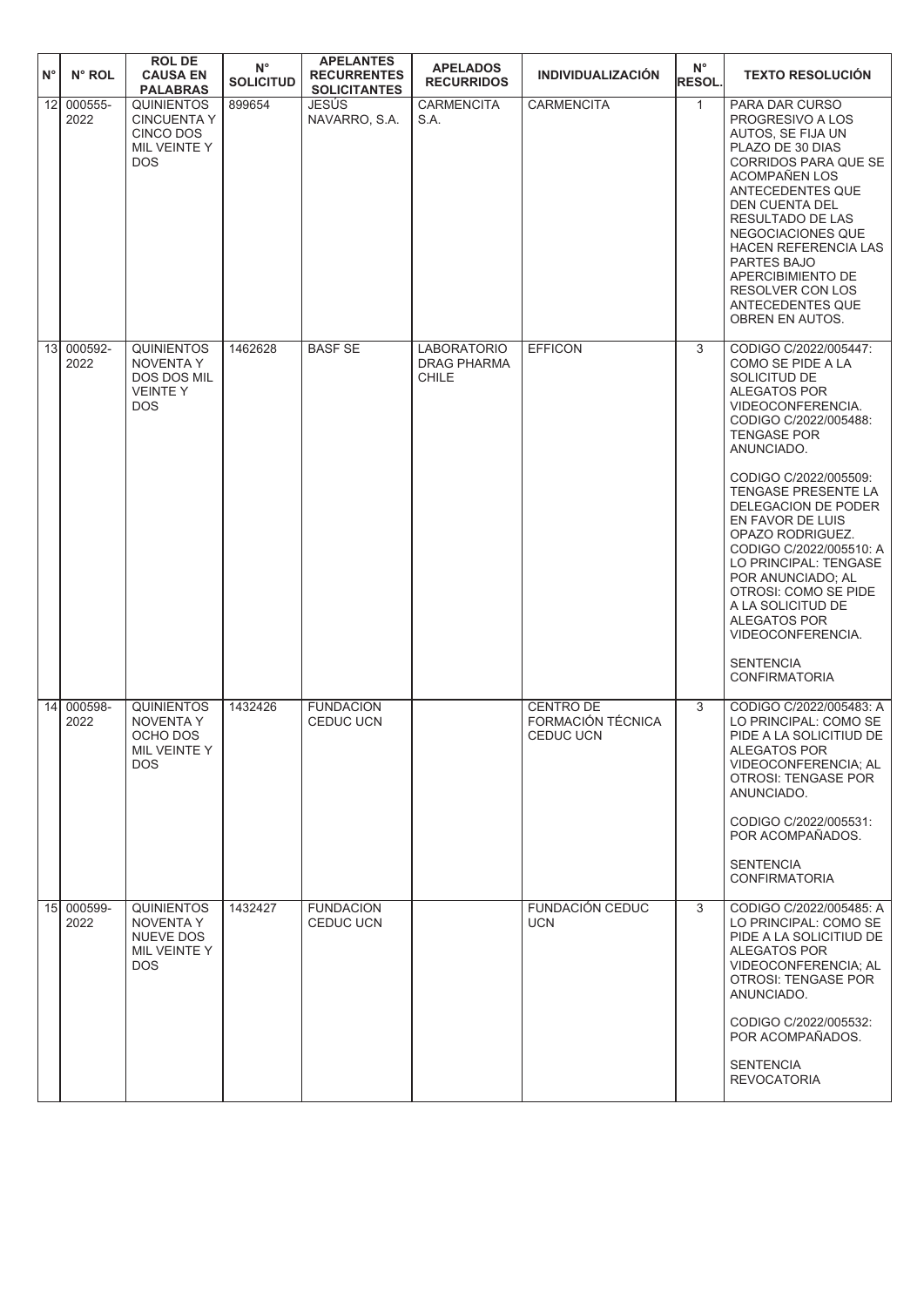| $N^{\circ}$     | N° ROL          | <b>ROL DE</b><br><b>CAUSA EN</b><br><b>PALABRAS</b>                       | $N^{\circ}$<br><b>SOLICITUD</b> | <b>APELANTES</b><br><b>RECURRENTES</b><br><b>SOLICITANTES</b>                                                              | <b>APELADOS</b><br><b>RECURRIDOS</b>                                     | <b>INDIVIDUALIZACIÓN</b> | $N^{\circ}$<br><b>RESOL.</b> | <b>TEXTO RESOLUCIÓN</b>                                                                                                                                                                                                                                                                                                                                                                                           |
|-----------------|-----------------|---------------------------------------------------------------------------|---------------------------------|----------------------------------------------------------------------------------------------------------------------------|--------------------------------------------------------------------------|--------------------------|------------------------------|-------------------------------------------------------------------------------------------------------------------------------------------------------------------------------------------------------------------------------------------------------------------------------------------------------------------------------------------------------------------------------------------------------------------|
| 16              | 000605-<br>2022 | <b>SEISCIENTOS</b><br><b>CINCO DOS</b><br>MIL VEINTE Y<br><b>DOS</b>      | 1440262                         | AGRÍCOLA Y<br><b>COMERCIAL</b><br><b>NUTRIFERT</b><br>CHILE LTDA.,<br><b>LURIBAY</b><br><b>BUSINESS, INC</b><br>(ADHESIÓN) |                                                                          | <b>SWEET SAATEN</b>      | 2                            | CODIGO C/2022/005445: A<br>LO PRINCIPAL: COMO SE<br>PIDE A LA SOLICITUD DE<br><b>ALEGATOS POR</b><br>VIDEOCONFERENCIA; AL<br><b>OTROSI: TENGASE POR</b><br>ANUNCIADO. CODIGO<br>C/2022/005481: A LO<br>PRINCIPAL: TENGASE<br>POR ANUNCIADO; AL<br>OTROSI: COMO SE PIDE<br>A LA SOLICITUD DE<br><b>ALEGATOS POR</b><br>VIDEOCONFERENCIA.<br><b>SENTENCIA</b><br>REVOCATORIA PARCIAL                                |
| 17              | 000606-<br>2022 | <b>SEISCIENTOS</b><br><b>SEIS DOS MIL</b><br><b>VEINTEY</b><br><b>DOS</b> | 1440368                         | <b>EMPRESAS</b><br><b>IANSA S.A</b>                                                                                        | <b>AGRÍCOLA Y</b><br><b>COMERCIAL</b><br><b>NUTRIFERT</b><br>CHILE LTDA. | <b>SILIMAX</b>           | 2                            | CODIGO C/2022/005478:<br><b>TENGASE PRESENTE LA</b><br><b>DELEGACION DE PODER</b><br>EN FAVOR DE DANIELA<br>GUERRERO FERRADA.<br>CODIGO C/2022/005479: A<br>LO PRINCIPAL: TENGASE<br>POR ANUNCIADO; AL<br>OTROSI: COMO SE PIDE<br>A LA SOLICITUD DE<br><b>ALEGATOS POR</b><br>VIDEOCONFERENCIA.<br>CODIGO C/2022/005484: A<br>LO PRINCIPAL: TENGASE<br>POR ANUNCIADO.<br><b>SENTENCIA</b><br><b>CONFIRMATORIA</b> |
| 18 <sup>1</sup> | 000607-<br>2022 | <b>SEISCIENTOS</b><br>SIETE DOS<br>MIL VEINTE Y<br><b>DOS</b>             | 1440897                         | <b>TECNO FAST</b><br>SA                                                                                                    | <b>MANUEL ONIAS</b><br><b>PATRICIO</b><br><b>CASTRO REYES</b>            | <b>TECNOCASA</b>         | 2                            | CODIGO C/2022/005480:<br>TENGASE PRESENTE LA<br>DELEGACION DE PODER<br>EN FAVOR DE DANIELA<br><b>GUERRERO FERRADA.</b><br>CODIGO C/2022/005482: A<br>LO PRINCIPAL: TENGASE<br>POR ANUNCIADO; AL<br>OTROSI: COMO SE PIDE<br>A LA SOLICITUD DE<br><b>ALEGATOS POR</b><br>VIDEOCONFERENCIA.<br><b>SENTENCIA</b><br><b>CONFIRMATORIA</b>                                                                              |
| 19 <sup>1</sup> | 000608-<br>2022 | <b>SEISCIENTOS</b><br>OCHO DOS<br>MIL VEINTE Y<br><b>DOS</b>              | 1396924                         | AVB METRICS,<br><b>LLC</b>                                                                                                 |                                                                          | <b>AIR</b>               | 2                            | CODIGO C/2022/005503:<br>TENGASE PRESENTE LA<br>DELEGACION DE PODER<br>EN FAVOR DE MARCELA<br>MILLAN WEIL Y A LO<br>PRINCIPAL: TENGASE<br>POR ANUNCIADO; AL<br>OTROSI: COMO SE PIDE<br>A LA SOLICITUD DE<br>ALEGATOS POR<br>VIDEOCONFERENCIA.<br><b>SENTENCIA</b><br><b>CONFIRMATORIA</b>                                                                                                                         |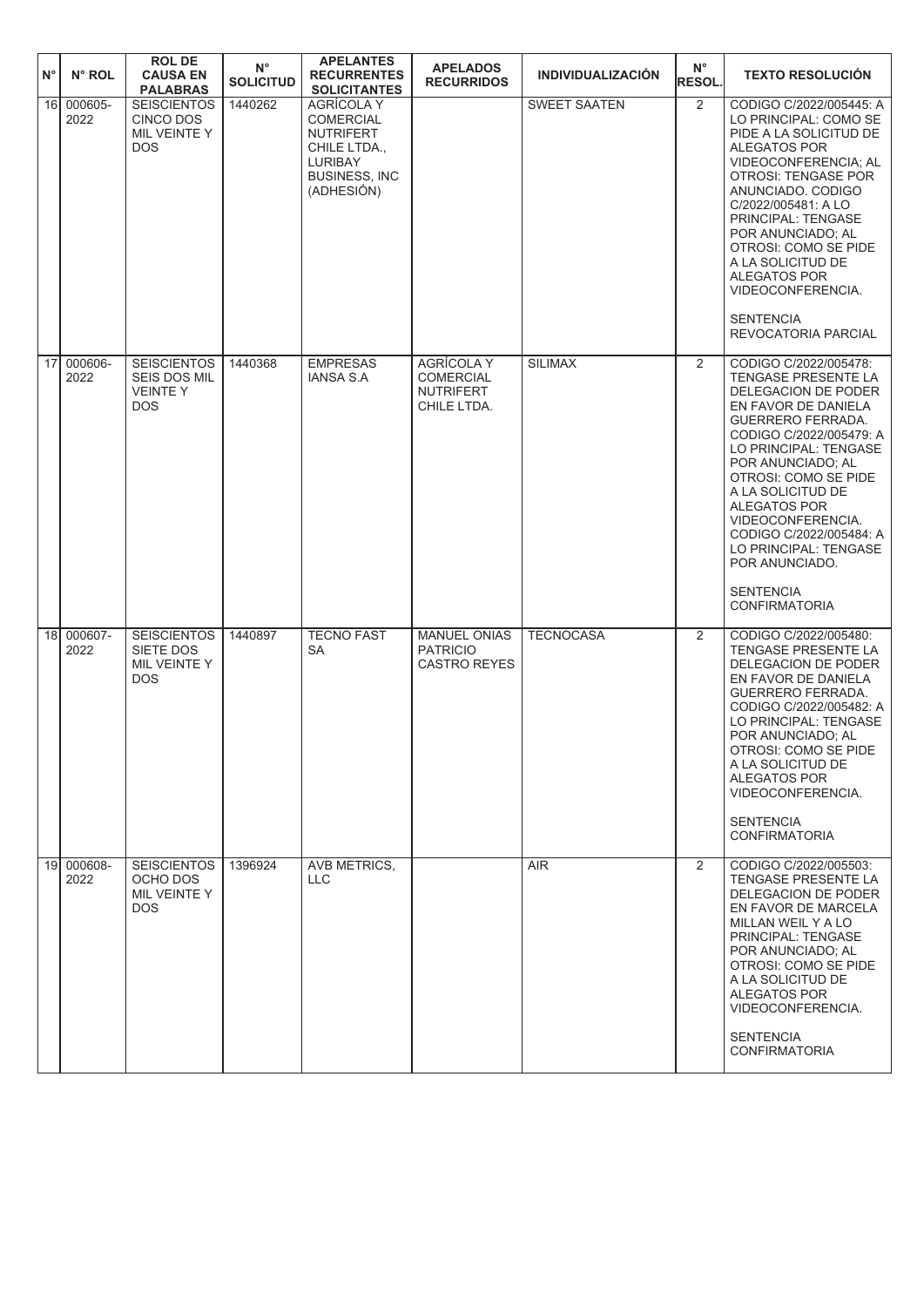| $N^{\circ}$ | N° ROL          | <b>ROL DE</b><br><b>CAUSA EN</b><br><b>PALABRAS</b>                              | $N^{\circ}$<br><b>SOLICITUD</b> | <b>APELANTES</b><br><b>RECURRENTES</b><br><b>SOLICITANTES</b> | <b>APELADOS</b><br><b>RECURRIDOS</b> | <b>INDIVIDUALIZACIÓN</b> | $N^{\circ}$<br><b>RESOL.</b> | <b>TEXTO RESOLUCIÓN</b>                                                                                                                                                                                                                                                                                                                                                                     |
|-------------|-----------------|----------------------------------------------------------------------------------|---------------------------------|---------------------------------------------------------------|--------------------------------------|--------------------------|------------------------------|---------------------------------------------------------------------------------------------------------------------------------------------------------------------------------------------------------------------------------------------------------------------------------------------------------------------------------------------------------------------------------------------|
| 20          | 000610-<br>2022 | <b>SEISCIENTOS</b><br>DIEZ DOS MIL<br><b>VEINTEY</b><br><b>DOS</b>               | 1457867                         | <b>ZHENLI SUN</b>                                             |                                      | <b>GIORGIONE</b>         | 2                            | CODIGO C/2022/005441: A<br>LO PRINCIPAL: TENGASE<br>PRESENTE LA<br>DELEGACION DE PODER<br>EN FAVOR DE FRANCO<br>DELLAFIORI ALBALA; AL<br><b>OTROSI: POR</b><br>ACOMPAÑADO. CODIGO<br>C/2022/005442: COMO SE<br>PIDE A LA SOLICITUD DE<br>ALEGATOS POR<br>VIDEOCONFERENCIA Y<br><b>TENGASE POR</b><br>ANUNCIADO.<br><b>SENTENCIA</b><br><b>REVOCATORIA</b>                                   |
| 21          | 000611-<br>2022 | <b>SEISCIENTOS</b><br>ONCE DOS<br>MIL VEINTE Y<br><b>DOS</b>                     | 1442573                         | <b>FASTPACK S.A.</b>                                          |                                      | <b>FASTPIPE</b>          | 2                            | CODIGO C/2022/005511:<br>TENGASE PRESENTE LA<br>DELEGACION DE PODER<br>EN FAVOR DE LUIS<br>OPAZO RODRIGUEZ.<br>CODIGO C/2022/005512: A<br>LO PRINCIPAL: TENGASE<br>POR ANUNCIADO; AL<br>OTROSI: COMO SE PIDE<br>A LA SOLICITUD DE<br><b>ALEGATOS POR</b><br>VIDEOCONFERENCIA.<br><b>SENTENCIA</b><br><b>REVOCATORIA</b>                                                                     |
| 22          | 000612-<br>2022 | <b>SEISCIENTOS</b><br>DOCE DOS<br>MIL VEINTE Y<br><b>DOS</b>                     | 1442579                         | <b>FASTPACK S.A.</b>                                          |                                      | <b>FASTPIPE</b>          | 2                            | CODIGO C/2022/005513:<br>TENGASE PRESENTE LA<br>DELEGACION DE PODER<br>EN FAVOR DE LUIS<br>OPAZO RODRIGUEZ.<br>CODIGO C/2022/005514: A<br>LO PRINCIPAL: TENGASE<br>POR ANUNCIADO; AL<br>OTROSI: COMO SE PIDE<br>A LA SOLICITUD DE<br>ALEGATOS POR<br>VIDEOCONFERENCIA.<br><b>SENTENCIA</b><br><b>REVOCATORIA</b>                                                                            |
| 23          | 000614-<br>2022 | <b>SEISCIENTOS</b><br><b>CATORCE</b><br><b>DOS MIL</b><br><b>VEINTEY</b><br>DOS. | 1330179                         | <b>EMPRESAS</b><br>CAROZZI S.A.                               | PEPSICO DO<br><b>BRASIL LTDA.</b>    | <b>COSTA TODINNO</b>     | 2                            | CODIGO C/2022/5443:<br>TENGASE PRESENTE LA<br>DELEGACION DE PODER<br>EN FAVOR DE FRANCO<br><b>DELLAFIORI ALBALA:</b><br>POR ACOMPAÑADO.<br>CODIGO 5444: TENGASE<br>POR ANUNCIADO Y<br>COMO SE PIDE A LA<br>SOLICITUD DE<br>ALEGATOS POR<br>VIDEOCONFERENCIA.<br>2022 C/ 5448: COMO SE<br>PIDE A LA SOLICITUD DE<br>ALEGATOS POR<br>VIDEOCONFERENCIA.<br>CODIGO 5486<br>SENTENCIA REVOCATRIA |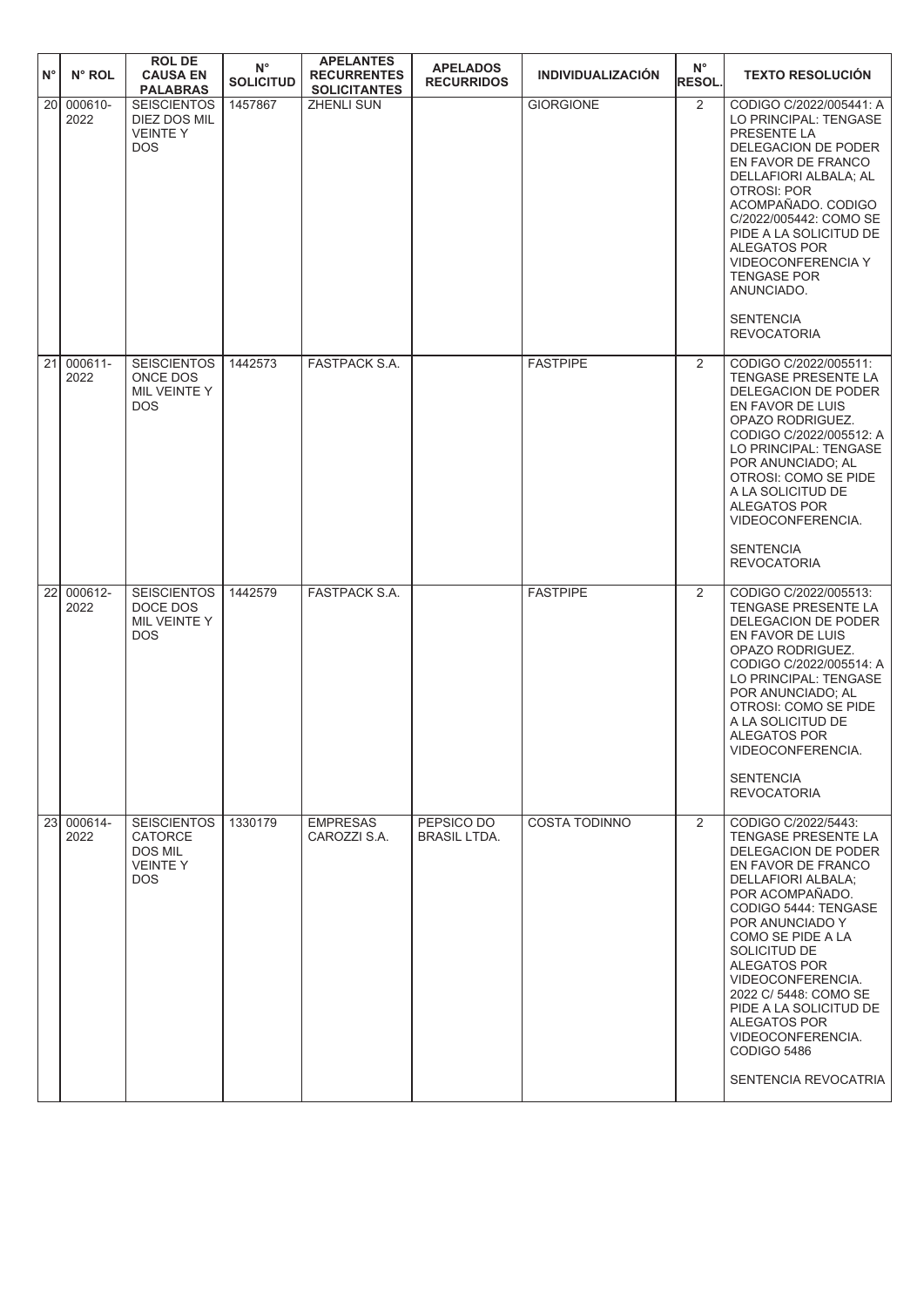| $N^{\circ}$ | N° ROL          | <b>ROL DE</b><br><b>CAUSA EN</b><br><b>PALABRAS</b>                                        | $\mathsf{N}^\circ$<br><b>SOLICITUD</b> | <b>APELANTES</b><br><b>RECURRENTES</b><br><b>SOLICITANTES</b>    | <b>APELADOS</b><br><b>RECURRIDOS</b>                                   | <b>INDIVIDUALIZACIÓN</b>                | $N^{\circ}$<br><b>RESOL.</b> | <b>TEXTO RESOLUCIÓN</b>                                                                                                                                                                                                                                                                                                                |
|-------------|-----------------|--------------------------------------------------------------------------------------------|----------------------------------------|------------------------------------------------------------------|------------------------------------------------------------------------|-----------------------------------------|------------------------------|----------------------------------------------------------------------------------------------------------------------------------------------------------------------------------------------------------------------------------------------------------------------------------------------------------------------------------------|
| 24          | 000618-<br>2022 | <b>SEISCIENTOS</b><br><b>DIECIOCHO</b><br><b>DOS MIL</b><br><b>VEINTEY</b><br><b>DOS</b>   | 1395972                                | <b>LABORATORIO</b><br><b>DRAG PHARMA</b><br>CHILE INVETEC<br>S.A | <b>LIBRA CHILE</b><br>S.A                                              | <b>BLES</b>                             | 2                            | CODIGO C/2022/005504:<br>TENGASE PRESENTE LA<br><b>DELEGACION DE PODER</b><br>EN FAVOR DE MARCELA<br>MILLAN WEIL, A LO<br>PRINCIPAL: TENGASE<br>POR ANUNCIADO; AL<br>OTROSI: COMO SE PIDE<br>A LA SOLICITUD DE<br>ALEGATOS POR<br>VIDEOCONFERENCIA.<br>SENTENCIA REVOCATRIA                                                            |
| 25I         | 000627-<br>2022 | <b>SEISCIENTOS</b><br><b>VEINTEY</b><br>SIETE DOS<br>MIL VEINTE Y<br><b>DOS</b>            | 1404102                                | <b>MARÍA</b><br><b>JOSEFINA MAS</b><br><b>ABALO</b>              |                                                                        | <b>BLOOM SEEDS</b>                      | $\mathbf{1}$                 | A LA PRESENTACION DE<br>FECHA 06-06-2022<br>CODIGO C/2022/005487: A<br>LO PRINCIPAL: NO HA<br><b>LUGAR POR</b><br>EXTEMPORANEO. AL<br>OTORSÍ: TÉNGASE<br>PRESENTE.                                                                                                                                                                     |
| 26I         | 000644-<br>2022 | <b>SEISCIENTOS</b><br><b>CUARENTA Y</b><br><b>CUATRO DOS</b><br>MIL VEINTE Y<br><b>DOS</b> | 1463057                                | H-D U.S.A., LLC                                                  |                                                                        | $H-D$                                   | $\mathbf{1}$                 | A LA PRESENTACION DE<br>FECHA 06-06-2022<br>CODIGO C/2022/005495: A<br>LO PRINCIPAL: TENGASE<br>PRESENTE AL SE HACE<br>PARTE. AL OTROSÍ:<br>COMO SE PIDE A LA<br>SOLICITUD DE<br>ALEGATOS.<br>AUTOS EN RELACION.                                                                                                                       |
| 27          | 000647-<br>2022 | <b>SEISCIENTOS</b><br><b>CUARENTA Y</b><br>SIETE DOS<br>MIL VEINTE Y<br><b>DOS</b>         | 1395118                                | <b>RENO CHILE</b><br>S.A.                                        | <b>BIOTEC CHILE</b><br>S.A., CLAUDIO<br><b>LÓPEZ</b><br><b>LARENAS</b> | SANICARE ALCOHOL<br>GEL 70°             | $\mathbf{1}$                 | CODIGO C/2022/005519: A<br>LO PRINCIPAL: TENGASE<br>PRESENTE AL SE HACE<br>PARTE; AL OTROSI:<br>TENGASE PRESENTE EL<br>PATROCINIO Y PODER.<br>AUTOS EN RELACION.                                                                                                                                                                       |
| 28          | 000648-<br>2022 | <b>SEISCIENTOS</b><br><b>CUARENTA Y</b><br>OCHO DOS<br>MIL VEINTE Y<br><b>DOS</b>          | 1464254                                | <b>LEOPOLDO</b><br>ANDRÉS<br><b>BENAVENTE</b><br><b>FISCHER</b>  | <b>CESAR MILLAN</b><br>NICOLET.                                        | CHELAS DE ORIGEN                        | $\mathbf{1}$                 | ATENDIDO EL MERITO<br>DEL CERTIFICADO DE<br>FECHA 30-05-2022,<br>HAGASE CONCORDAR LA<br>SUMA CON EL CUERPO<br>DEL ESCRITO RESPECTO<br>DEL RECURSO DE<br><b>APELACION</b><br>PRESENTADO CON<br>FECHA 19-05-2022,<br>DENTRO DE TERCERO<br>DIA, BAJO<br>APERCIBIMIENTO DE<br><b>RESOLVER CON EL</b><br>MERITO DE LO QUE<br>OBRA EN AUTOS. |
| 29          | 000655-<br>2022 | <b>SEISCIENTOS</b><br><b>CINCUENTA Y</b><br>CINCO DOS<br>MIL VEINTE Y<br>DOS.              | 1457901                                | <b>ANDES DRINKS</b><br><b>SPA</b>                                |                                                                        | <b>SANTO FINEST</b><br><b>COCKTAILS</b> | $\mathbf{1}$                 | CODIGO C/2022/005518: A<br>LO PRINCIPAL: TENGASE<br>PRESENTE AL SE HACE<br>PARTE; AL PRIMER<br>OTROSI: COMO SE PIDE<br>A LA SOLICITUD DE<br>ALEGATOS; AL SEGUNDO<br><b>OTROSI: TENGASE</b><br>PRESENTE EL<br>PATROCINIO Y PODER.<br>AUTOS EN RELACION.                                                                                 |